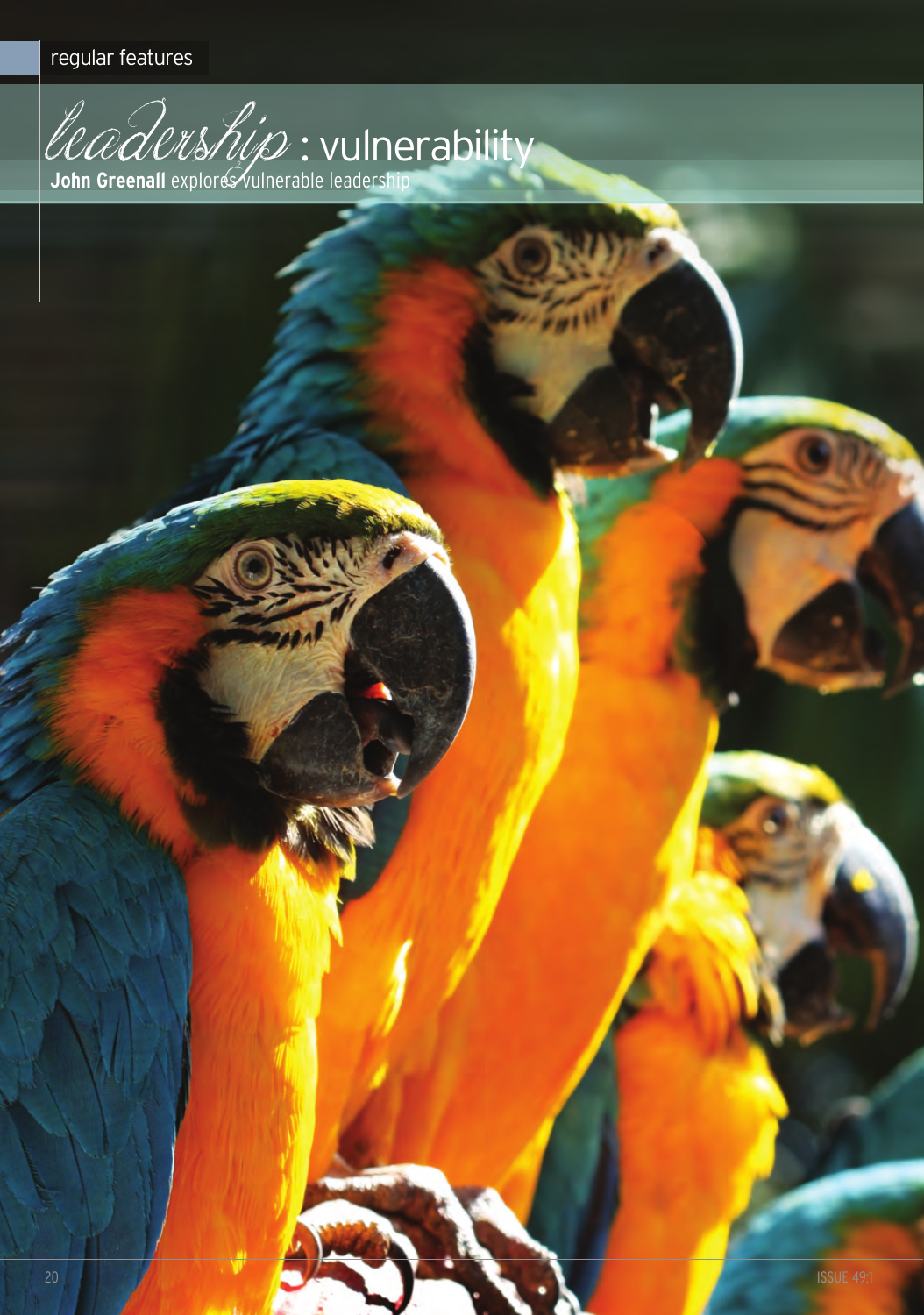

John Greenall is cMF national Field Director and a paediatrician in **Bedfordshire** 

are we aware of the perils and the power of vulnerability?

> why is it so important in leadership?

v respiratory placement was probably the scariest of medical school. I dreaded Tuesday mornings when the esteemed Prof would take us around the respiratory ward. 'So, greenall, what did you learn from your reading on psittacosis that I set you last week?' My answer, lacking in any scientific knowledge and evolving into a story about my friend's pet parrot, was given short shrift. I was left feeling rather small, which if you know me, is quite some (six and a half) feat!

Fast forward three years to my first week as a Cardiology F1 on nights. The registrar has asked me to prescribe a GTN infusion. Fearing the registrar's dressing-down for disturbing her (again), I boldly prescribe a rate 'somewhere in the middle' of the 1-10mg/hr dose, before I (and likely the patient) am saved by the sister in charge.

We are averse to being vulnerable - being 'exposed to the possibility of being attacked or harmed, either physically or emotionally'.<sup>1</sup> It's so tempting to cover up and pretend to have it all together. Why? Deep down we are people pleasers; we pretend we have all the answers. We love the approval when we can recite the 'six 'P's' of the ischaemic limb (go on, I bet you can't remember them all!). We are trained to cast ourselves in a good light to impress our consultant, and in future our colleagues, the nurses and the patients.

The irony is we admire vulnerability in others. We are surrounded by vulnerability in our healthcare setting. Indeed, we want our patients to be vulnerable! When I ask a teenage girl with abdominal pain about her periods or whether she is sexually active, I am looking for the truth, because otherwise I can't help her. It's why I love paediatrics, because kids (until they are teenagers) are so transparent!

So, we are aware of the perils and the power of vulnerability. but why is it so important in leadership?

being vulnerable in leadership isn't often celebrated as a strength. Indeed, it's more often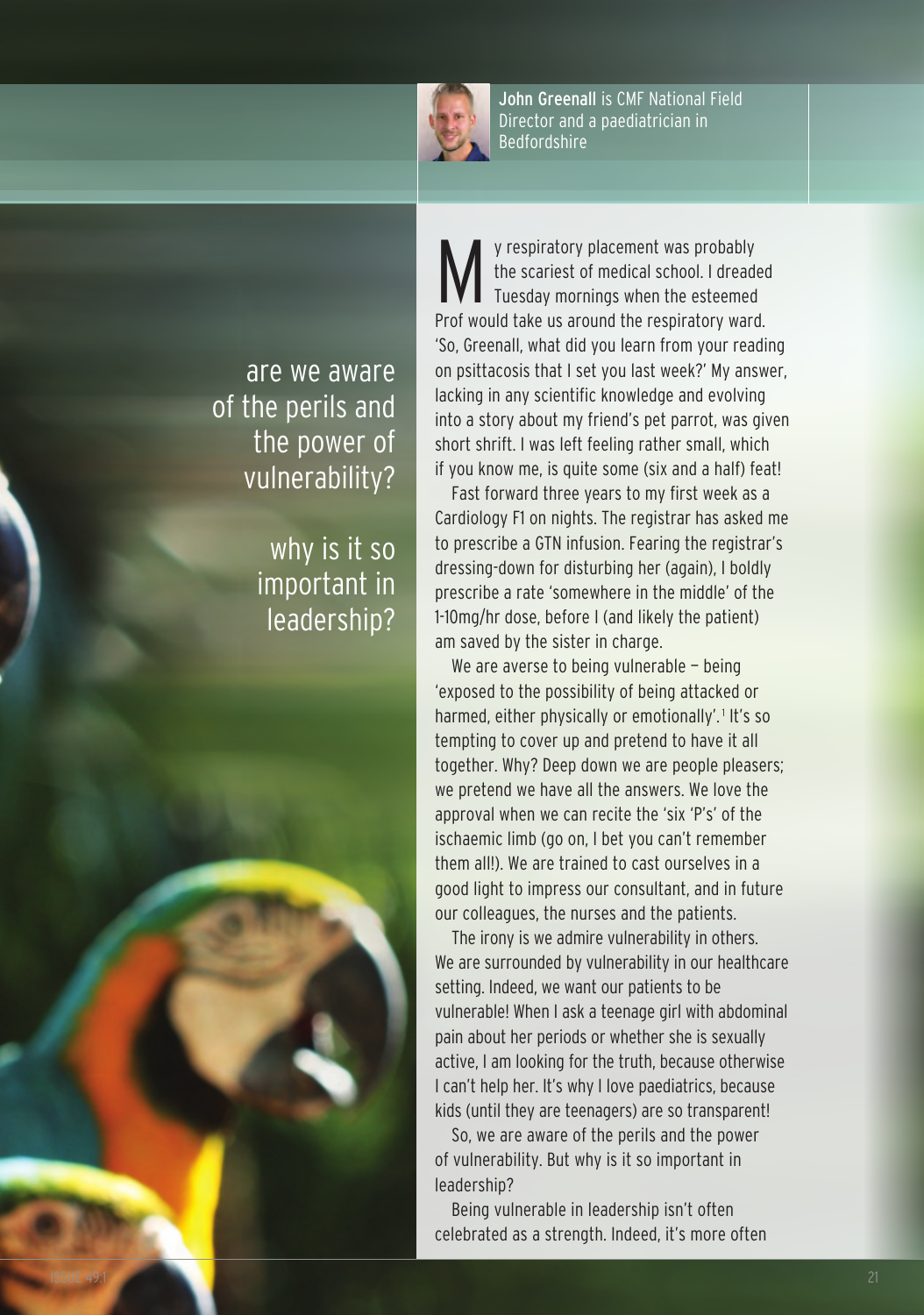seen as a sign of weakness. 'Football manager on the brink' screams *Metro*. 'Prime Minister wobbles in big speech to the cbI' roars *The Times*. but as christians who are in leadership, we are called to be vulnerable.

but we can be tempted to show we 'have it together' to somehow legitimise our leadership. To ensure our followers have faith in us; that they are following someone they can emulate. How many speakers use examples in their talks that are from the past  $-1$  used to struggle with x,y,z, but now I've overcome it and walk free'. Whilst this is good to hear, it isn't real vulnerability at all, and if anything, it discourages people admitting a present struggle.

### character blemishes – what are your foibles?

As you lead others, let me implore you to know yourself. Know your strengths. Know your sinful habits. And (perhaps less commonly taught or encouraged) know your character foibles. Perhaps you are a great communicator and can cast vision, but you talk too much. Perhaps you are a solid and disciplined christian but can come across as abrasive, critical and not as gentle as you need to be. Perhaps you are responsible, careful, you hate to be wasteful (a person who others would like as their treasurer!) but verge on miserliness and an ungenerous attitude. Or perhaps you're kindhearted, eager to work, but not reliable or punctual, always overextended and leaving people to sweep up behind you.<sup>2</sup> These character blemishes are not sin. but a lack of self-awareness can hamstring your leadership. We all know leaders who have character traits that make them difficult to work with. It's a lack of insight (what some people call emotional intelligence) that can become a lifelong issue. The longer it persists, the more difficult it can be to spot!

'*Do not think of yourself more highly than you ought, but rather think of yourself with sober judgment, in accordance with the faith God has distributed to each of you*.' Romans 12:3

## four selves to self-awareness

**OPEN SELF** *I can see – you can see*

For Open Self, this should normally be easy enough to see.

2 blInd SElF *I can't see – you can see*

For the blind Self, we need reflection and feedback from others. A helpful question we can ask is '**What's it like to be on the other side of me?**' I ask this of everyone I directly lead — and I want to hear feedback. Over the last year that has included 'you're not tough enough with strong characters', 'you step in too soon without letting me find a solution' and 'you use too many words on your slides.'

3 cOncEAlEd SElF *I can see – you can't see*

For the concealed Self, we need disclosure and confession. It can be hard to find someone to oversee you, to pastor you. colossians 3:16 says 'let the message of christ dwell among you richly as you teach and admonish one another...' This only happens as we have relationships where we can confess our sin and ask forgiveness. Who is pastoring you?

# 4 UnKnOWn SElF *I can't see – you can't see*

For the Unknown Self, we need teaching and reflection on experience. Reading, journaling, and reflecting with others is key here. We should also pursue sharpening friendships. Honest friends who love you enough to say the hard things might mean difficult conversations, <sup>3</sup> but it's worth it! Sit down with a friend and say, 'Look, I want to go deeper. I want you to ask me difficult questions. I want you to tell me my character foibles and to help me address them.'